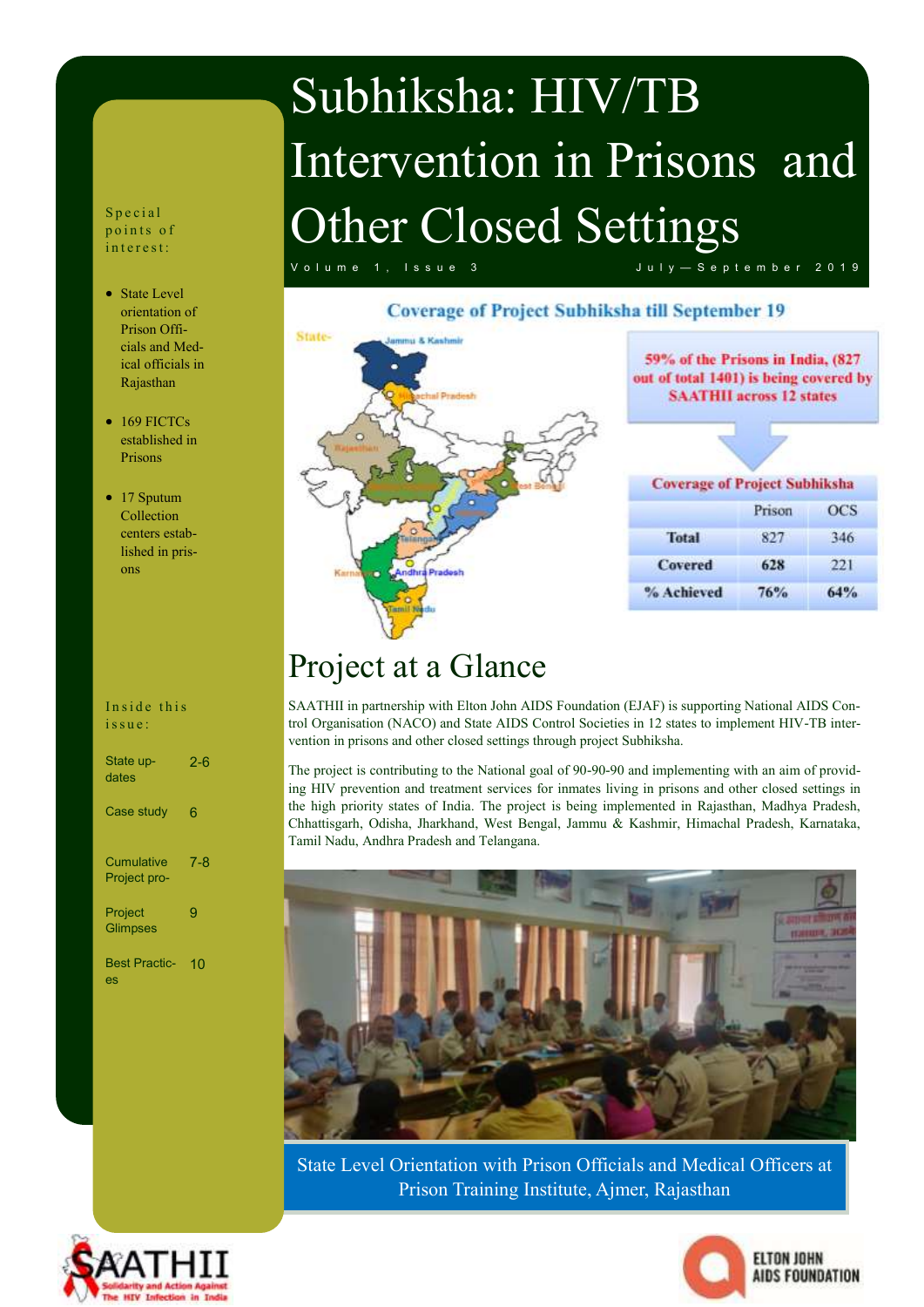## Rajasthan

SAATHII is supporting Rajasthan State AIDS Control Society for implementing HIV and TB intervention in **126** prisons and **10** state-run homes. It has established 46 FICTCs in Prisons and providing technical support to the FICTC staff.

#### **Major Outcomes during July to Sept 2019**

- $\implies$  Inmates tested for HIV—13885
- $\implies$  Inmates found HIV positive—48
- $\Rightarrow$  Inmates put On-ART—41
- $\implies$  Inmates screened for TB—**13180**
- $\implies$  Inmates diagnosed with TB—17
- $\Rightarrow$  Inmates initiated DOTS-17
- $\Rightarrow$  Inmates put on STI treatment-16
- $\implies$  Inmates tested for Hep B—4123
- $\implies$  Inmates diagnosed with Hep B-83
- $\Rightarrow$  Inmates treated for Hep B—63
- $\implies$  Inmates tested for Hep-C—207
- $\implies$  Inmates diagnosed with Hep-C—2
- $\implies$  Inmates treated for Hep-C—2
- $\implies$  Spouse/Partner of positive inmates tested for HIV—**18**

Project Subhiksha screened 13 pregnant inmates. It has identified 3 positive pregnant woman with HIV and linked them with PPTCT services



Sensitization of the Prison inmates in **Rajasthan** 



Health Camp in Jammu and Kashmir

The State Level Orientation workshop with Prison officials and the Medical Officials served as a platform to discuss on HIV Act. Addressing various issues related to HIV, TB, STI & viral hepatitis testing, treatment and linkages to care and support services for the inmates.

### Jammu and Kashmir

HIV and TB intervention in Prisons and Other Closed Settings in Jammu and Kashmir is being implemented by Jammu & Kashmir State AIDS Control Society with the support of SAATHII. The project has tested 33 inmates for HIV and identified 2 among them as positive and put On-ART



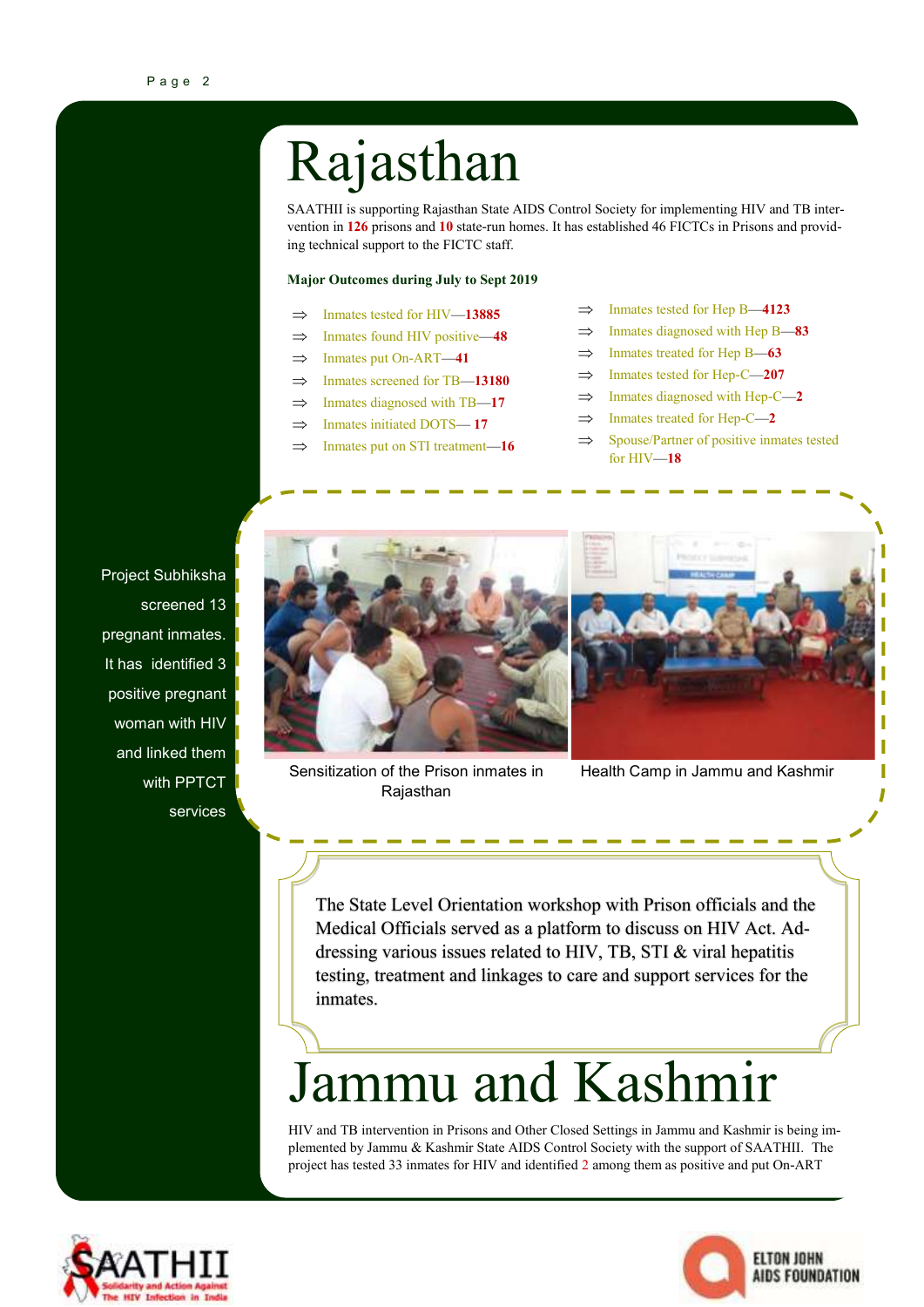## Chhattisgarh

Chhattisgarh State AIDS Control Organisation with the support of SAATHII is implementing HIV and TB intervention in the Prisons and State-run homes of Chhattisgarh. The project has established 9 FICTCs and 3 Link ART Centers in the prisons and providing technical support to officials in its implementation.

#### **Major Outcomes during July to Sept 2019**

- Inmates tested for HIV—**4445**
- $\implies$  Inmates found HIV positive—12
- Inmates put On-ART—**9**
- $\implies$  Inmates screened for TB—3622
- Inmates diagnosed with TB—**1**
- Inmates initiated DOTS— **1**

### lisha

SAATHII is supporting Odisha State AIDS Control Society in implementing HIV-TB intervention in Prisons and state-run homes of Odisha. It has established 13 FICTCs in the prisons and providing technical support to them.

#### **Major Outcomes during July to Sept 2019**

- $\Rightarrow$  Inmates tested for HIV—4231
- $\implies$  Inmates found HIV positive—16
- Inmates put On-ART—**15**
- Inmates screened for TB—**3865**
- $\implies$  Spouse/Partner of positive inmates
	-



Sensitization of prison inmates



tested for HIV—**4** Sensitization and screening camp on HIV and TB at Swadhar home, Ganjam

## Madhya Pradesh

Madhya Pradesh State AIDS Control Society with the support of SAATHII is implementing HIV-TB intervention in the state of Madhya Pradesh. It has established 47 FICTCs and 6 Link ART Centers in the prisons of the state.

#### **Major Outcomes during July to Sept 2019**

- $\implies$  Inmates tested for HIV—21042
- $\implies$  Inmates found HIV positive—79
- $\implies$  Inmates put On-ART—62
- $\implies$  Inmates screened for TB—**17017**
- $\implies$  Inmates diagnosed with TB—29
- Inmates initiated DOTS— **28**
- $\Rightarrow$  Inmates put on STI treatment-77
- $\implies$  Inmates tested for Hep B—4083
- $\implies$  Inmates diagnosed with Hep B—53
- $\implies$  Inmates treated for Hep B—41
- $\implies$  Inmates tested for Hep-C—**2462**
- $\implies$  Inmates diagnosed with Hep-C—33
- $\Rightarrow$  Inmates treated for Hep-C—33

 $\Rightarrow$  Spouse/Partner of positive inmates tested for HIV—13



Sensitization of the Prison inmates



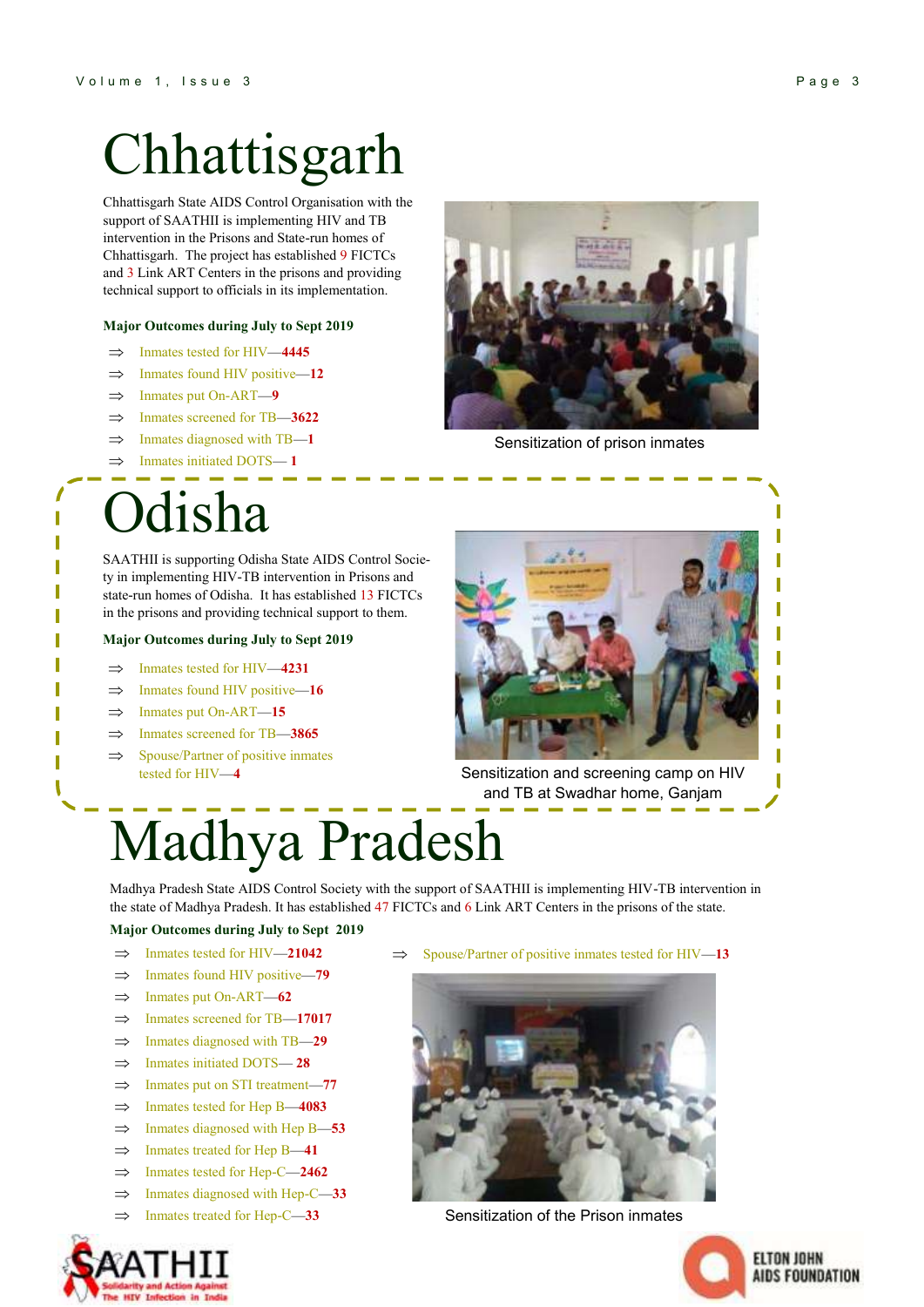Project Subhiksha

spouses/partners

inmates. It has identified 23

positive partners/ spouses with HIV and linked them

with PPTCT

services

screened 86

of positive

## West Bengal

SAATHII is supporting West Bengal State AIDS Control Society for implementing HIV and TB intervention in prisons and state-run homes. It has established 2 FICTCs in Prisons to the FICTC staff.

#### **Major Outcomes during July to Sept 2019**

- Inmates tested for HIV—**7681**
- $\implies$  Inmates found HIV positive—24
- $\implies$  Inmates put On-ART—18
- $\Rightarrow$  Inmates screened for TB—5936
- Inmates diagnosed with TB—**7**
- Inmates initiated DOTS— **8**



### Himachal Pradesh

Himachal Pradesh State AIDS Control Society with the support of SAATHII is implementing HIV and TB interventions in Prisons and Other Closed settings of the state. It has established 11 FICTCs and providing technical support to the officials involved in implementation of the same.

#### **Major Outcomes during July to Sept 2019**

- $\implies$  Inmates tested for HIV—732
- Inmates found HIV positive—**3**
- $\Rightarrow$  Inmates put On-ART—3
- $\Rightarrow$  Inmates screened for TB—561



Sensitization of the prison inmates

### Karnataka

SAATHII is supporting Karnataka State AIDS Control Society for implementing HIV and TB intervention in prisons and state-run homes. It has established 7 FICTCs in Prisons to the FICTC staff.

**Major Outcomes during July to Sept 2019**

- $\implies$  Inmates tested for HIV—6961
- $\implies$  Inmates found HIV positive—13
- $\implies$  Inmates put On-ART—6
- Inmates screened for TB—**9698**
- $\implies$  Inmates diagnosed with TB—5
- $\Rightarrow$  Inmates initiated DOTS—5
- $\implies$  Inmates initiated STI Treatment-72
- $\implies$  Spouse/Partner of HIV positive inmate tested for HIV— **1**





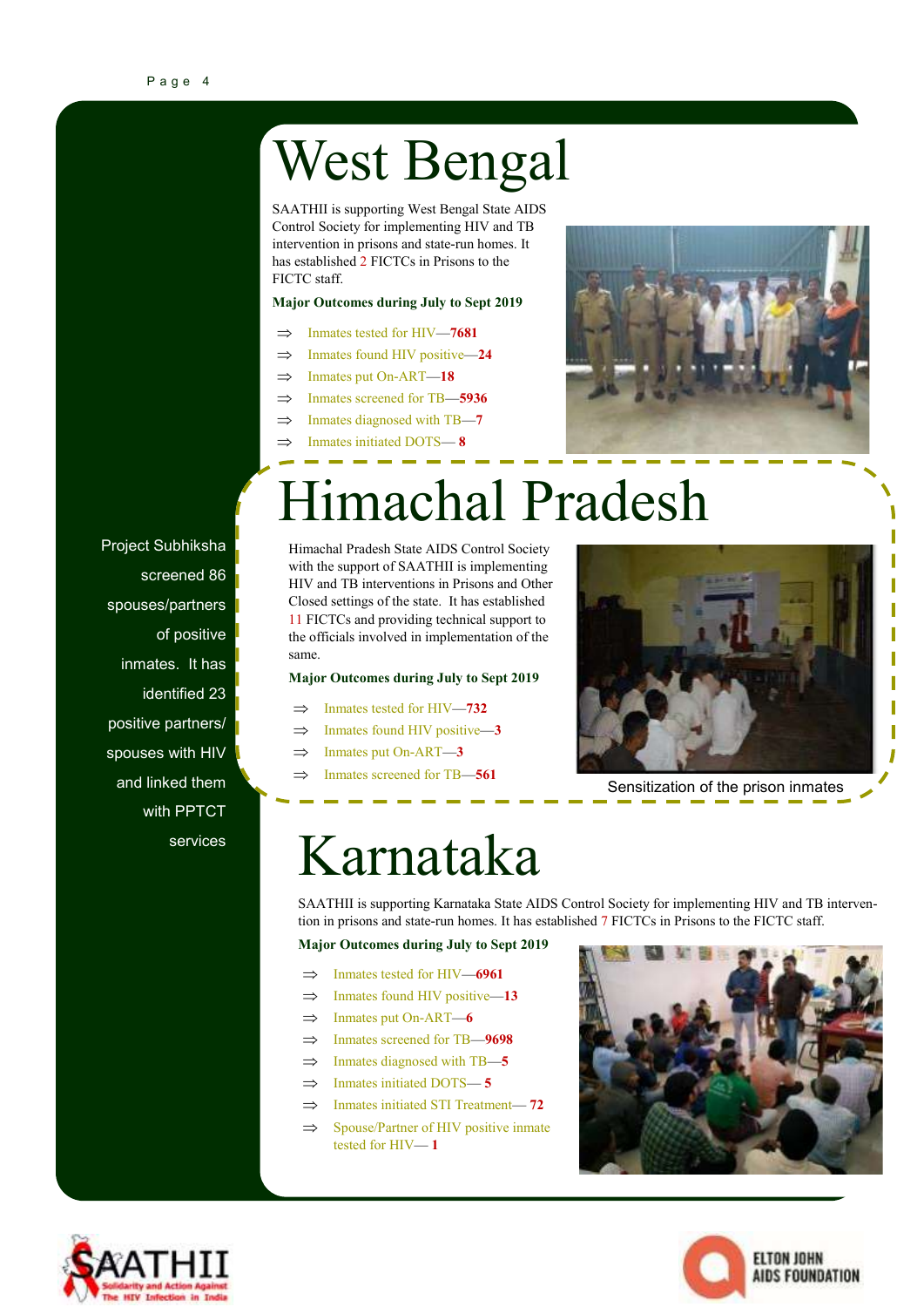## Tamil Nadu

SAATHII is supporting Tamil Nadu State AIDS Control Society for implementing HIV and TB intervention in prisons and state-run homes.

#### **Major Outcomes during July to Sept 2019**

- $\implies$  Inmates tested for HIV—16250
- $\implies$  Inmates found HIV positive—24
- $\Rightarrow$  Inmates put On-ART—18
- $\implies$  Inmates screened for TB—10623
- $\implies$  Inmates diagnosed with TB—11
- $\implies$  Inmates initiated DOTS—8
- $\Rightarrow$  Inmates put on STI treatment-3
- $\implies$  Spouse/Partner of HIV positive inmate tested for HIV— **1**

### Telangana

 $\overline{\mathbf{r}}$ 

T

Telangana State AIDS Control Society with the support of SAATHII is implementing HIV and TB interventions in Prisons and Other Closed settings of the state. It has established 8 FICTCs and providing technical support to the officials involved in implementation of the same.

#### **Major Outcomes during July to Sept 2019**

- $\implies$  Inmates tested for HIV—6248
- $\Rightarrow$  Inmates found HIV positive-31
- Inmates put On-ART—**19**
- Inmates screened for TB—**5946**
- $\Rightarrow$  **Inmates diagnosed with TB—1**
- **Inmates initiated DOTS—1**
- **Inmates put on STI treatment—1**

Sensitization of the prison inmates

### Jharkhand

SAATHII is supporting Jharkhand State AIDS Control Society for implementing HIV and TB intervention in prisons and state-run homes. It has established 26 FICTCs in Prisons to the FICTC staff.

#### **Major Outcomes during July to Sept 2019**

- $\implies$  Inmates tested for HIV—8124
- $\implies$  Inmates found HIV positive—12
- $\Rightarrow$  Inmates put On-ART—8
- $\implies$  Inmates screened for TB—7708
- $\implies$  Inmates diagnosed with TB—7
- $\implies$  Inmates initiated DOTS—6
- $\implies$  Spouse/Partner of HIV positive inmate tested for HIV— **3**





ľ Г Π ı I

ſ ſ Г Ī

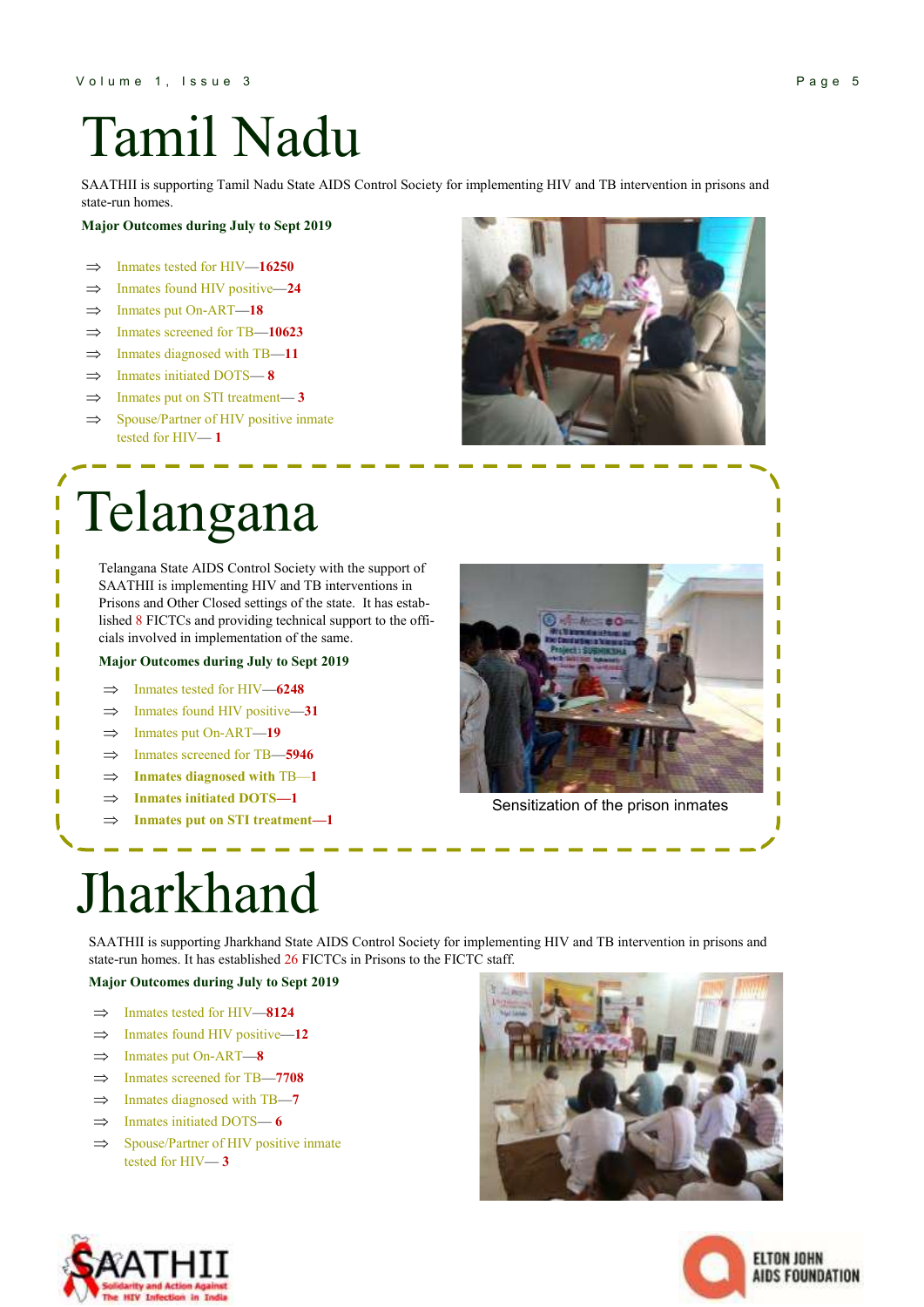### Andhra Pradesh

SAATHII is supporting Andhra Pradesh State AIDS Control Society for implementing HIV and TB intervention in prisons and state-run homes.

**Major Outcomes during July to Sept 2019**

- Inmates tested for HIV—**916**
- Inmates found HIV positive—**8**
- Inmates put On-ART—**8**



### **Project Services beyond the prison walls!!!**

On 15th June 2019, the project staff interacted with the women inmates living with HIV in Alipore Women Correctional Home on positive living. After the interactions, a female inmate narrated that her son is living with his father and has discontinued ART since her incarceration. She made an emotional appeal with the project staff to link back her 9-year-old son to ART services. With empathy, the Welfare officer of the correctional home requested project intervention for linking back her son to ART services.

On the next day, the project staff had a telephonic conversation with the inmate's elder daughter living in her in-law's home to gain further information about her brother. She informed that her father forbids her to meet her brother. All she knows is, his brother is living with his father and stepmother. She assured of collecting further information from her father and share it with the project staff. She expressed her concern about her brother to continue ART and a safe roof upon him. The next day, she informed that she could only able to know from her father that her brother is in some Madarasa and her father not disclosed her the name of the Madarasa.

The project staff sought support of 24 South Pargana's ChildLine through an e-mail on 26th June 2019. The ChildLine personnel visited the boy's home twice but unable to get any information about the child with the lack of support from the family members. After rigorous follow up and with no progress in getting information about the child, the project staff escalated the issue to the Chairperson of the Child Welfare Committee in South 24 Paraganas. As a followup to the written communication, they interacted with the Board members of the committee and appraised them about the serious effects of discontinuing ART.

On 2nd August 2019, The committee requested the Superintendent of Police, Baruipur to investigate the matter as it is a matter of life and also produce the boy to the Child Welfare Committee. After investigation, the Baruipur police rescued the child and produced him to the Child Welfare Committee. The Committee referred the child to Anandaghar Shelter home and ART Centre, MR Bangul Hospital after confirming the details available with SAATHII staff.

The inmate in Alipore Women's Correctional home got delighted to know that her child is now taking ART after two years of discontinuation.



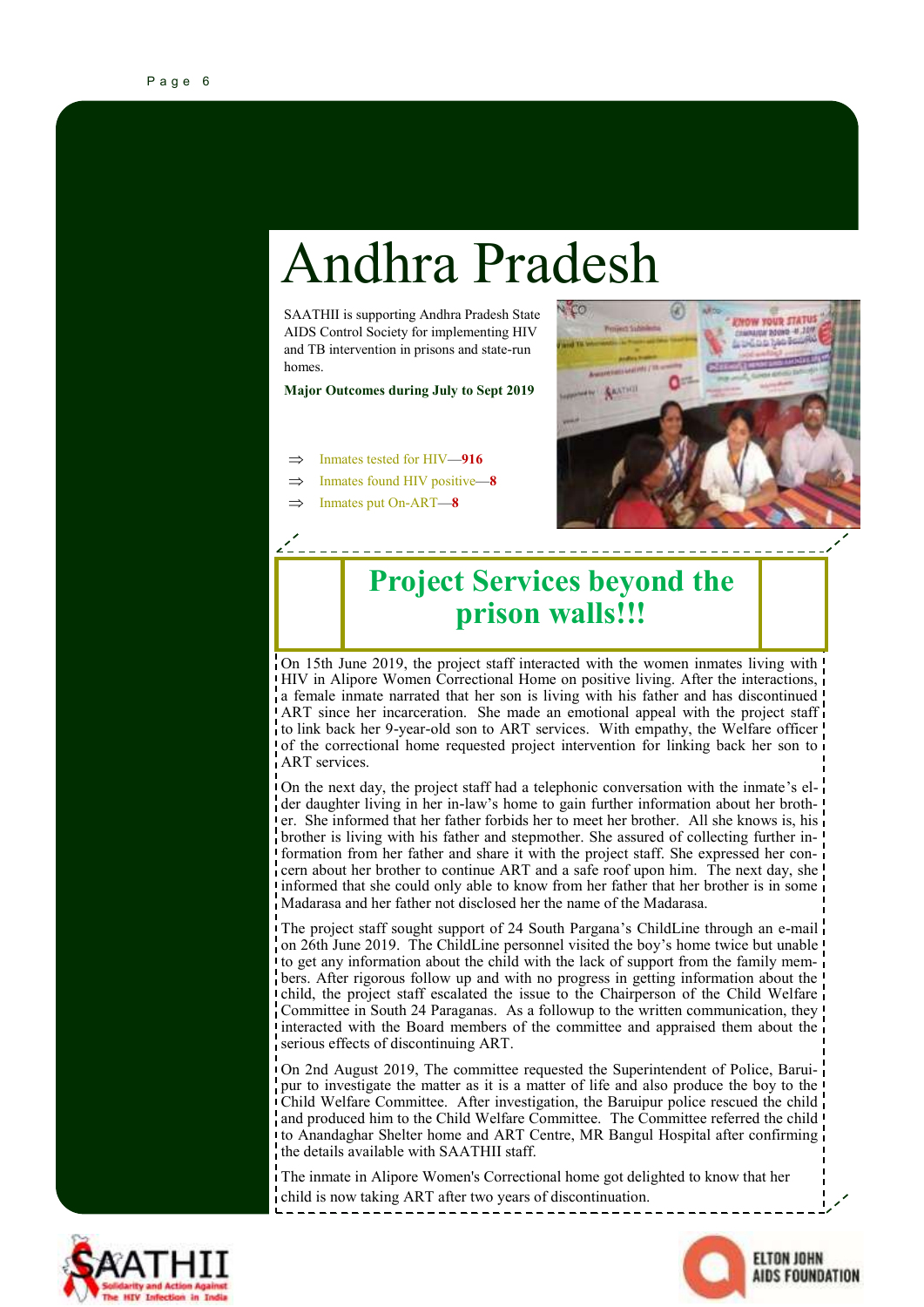#### **Cumulative Progress on Testing and treatment services for Prison inmates**





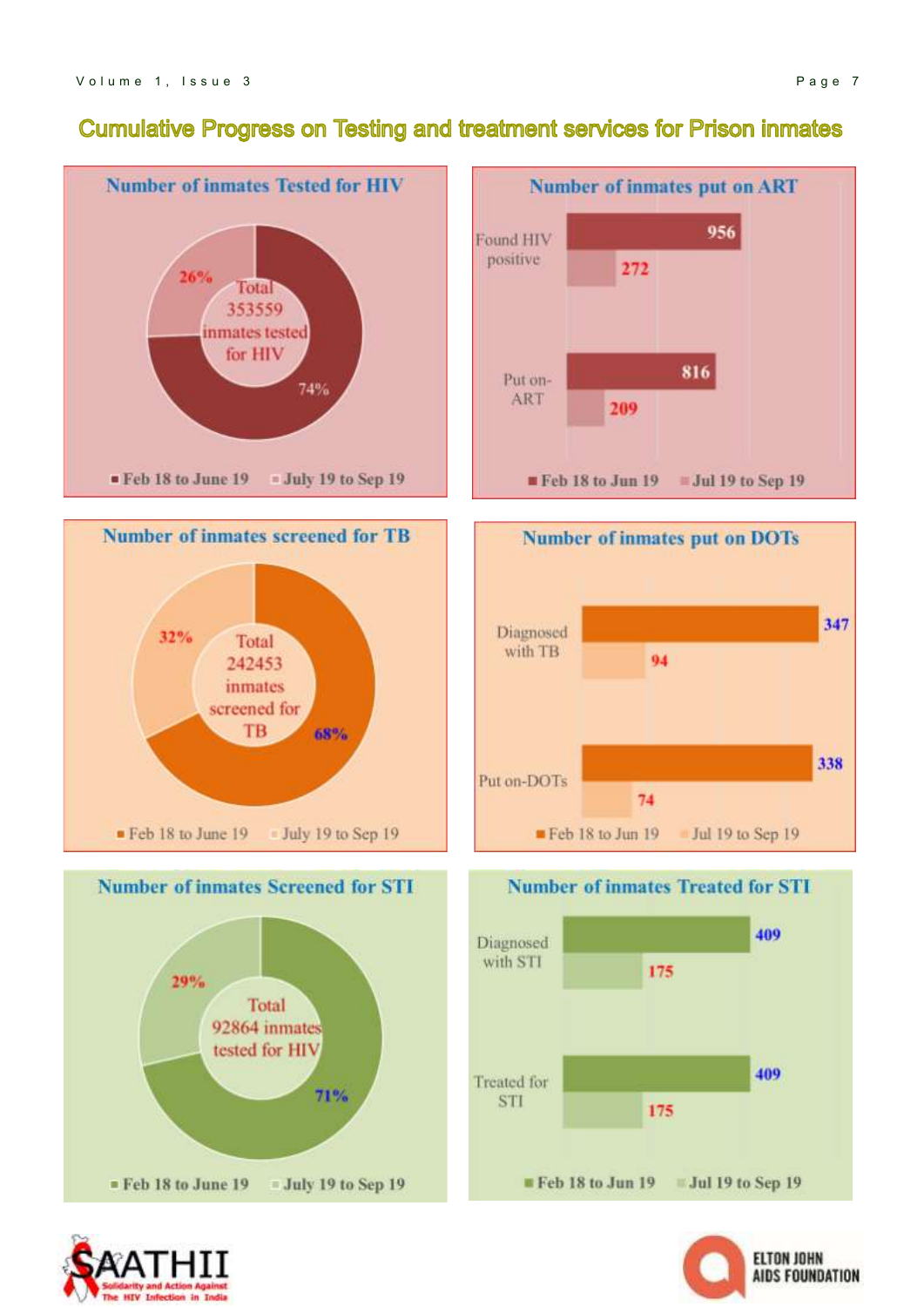### **Testing and treatment services provided to Prison inmates**



### Testing and treatment services provided to OCS inmates





| Cumulative progress on IEC/BCC and Peer Led Intervention activities (Oct 2017 to Sept 2019) |        |            |        |  |
|---------------------------------------------------------------------------------------------|--------|------------|--------|--|
| Indicators                                                                                  | Prison | <b>OCS</b> | Total  |  |
| Number of Prison officials sensitized                                                       | 4633   | 831        | 5464   |  |
| Number of Medical staff sensitized                                                          | 1439   | 41         | 1480   |  |
| Number of Paramedical staff sensitized                                                      | 639    | 33         | 672    |  |
| Number of BCC activity conducted with Inmates                                               | 2838   | 209        | 3047   |  |
| Number of inmates sensitized                                                                | 152526 | 5082       | 157608 |  |
| Number of inmates given IEC materials                                                       | 54424  | 3380       | 57804  |  |
| Number of recreational events organised                                                     | 130    | 19         | 149    |  |
| Number of inmates participated in recreational event                                        | 15781  | 478        | 16259  |  |
| Number of PPVs indentified                                                                  | 5608   | 46         | 5654   |  |
| Number of sensitization sessions organised with PPVs                                        | 764    | 10         | 774    |  |
| Number of PPVs trained                                                                      | 5007   | 43         | 5050   |  |



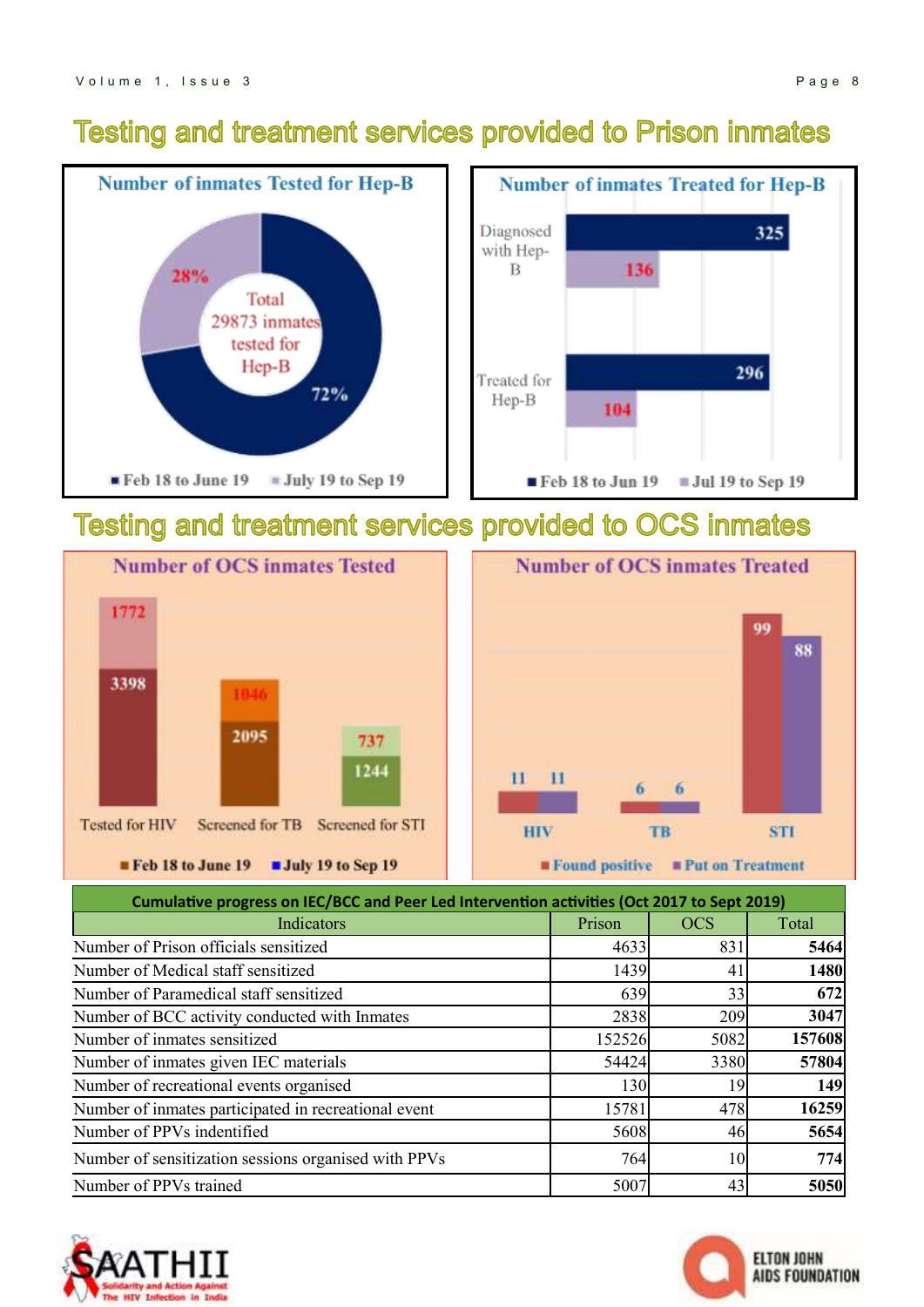# Project Glimpses